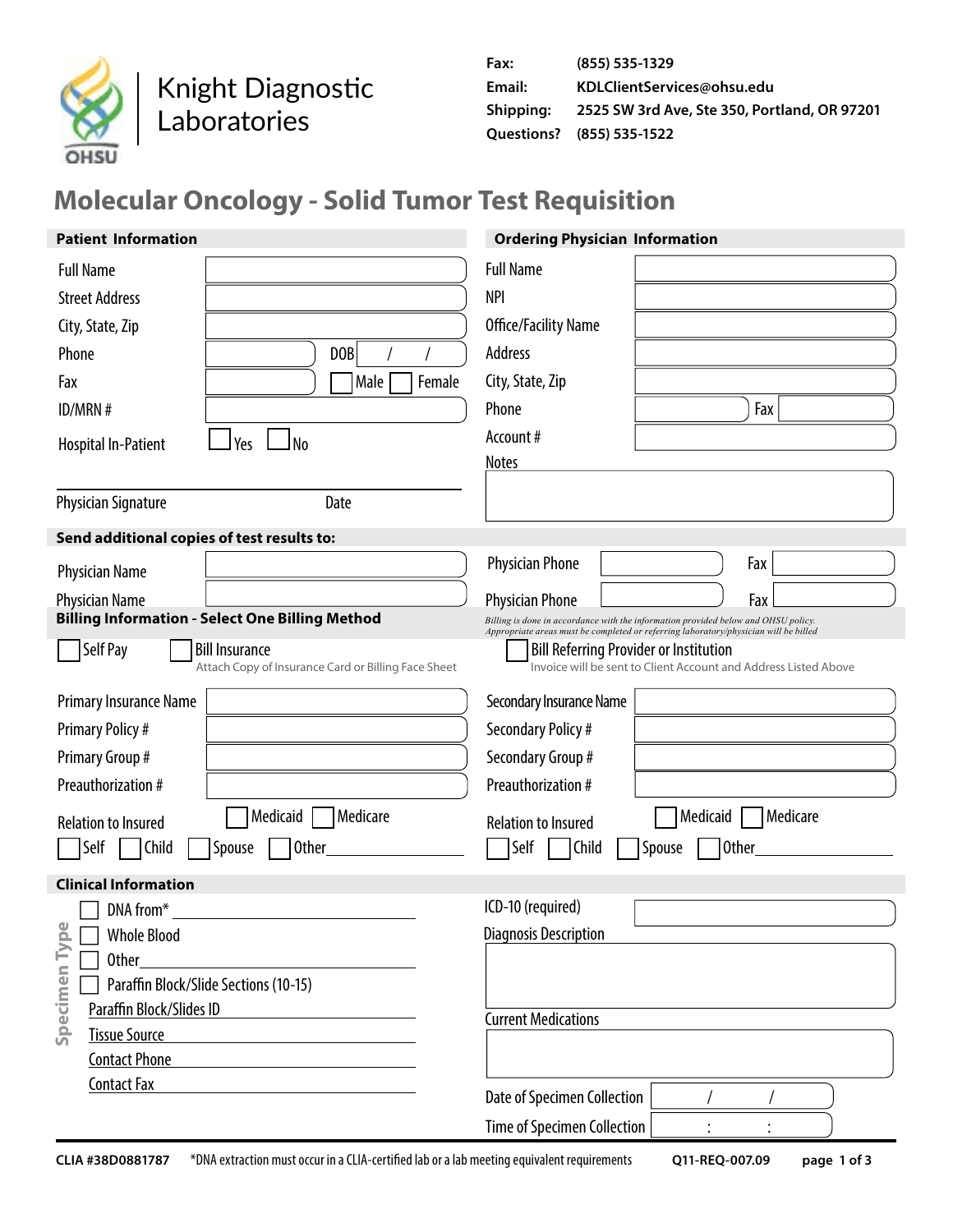### **Molecular Consultation**

 $\Box$  Assays selected by an expert molecular pathologist based on tumor type, using a tiered, cost-effective approach. When this option is selected for panels, KDL Pathologists will prioritize testing. Only the tests performed will be billed. *No extra charges applied.*

#### **Solid Tumors**

|      | Code Test Name                                                                                                                                                                                                                                                                                                                   | Code | <b>Test Name</b>                                                        |
|------|----------------------------------------------------------------------------------------------------------------------------------------------------------------------------------------------------------------------------------------------------------------------------------------------------------------------------------|------|-------------------------------------------------------------------------|
| 5441 | GeneTrails® Comprehensive Solid Tumor Panel<br>This test includes and runs concurrently with the Fusion<br>Gene Panel. This Comprehensive panel is covered by Medi-<br>care and Medicare Advantage.<br>Yes $\square$ No $\square$<br>Add PD-L1 immunohistochemistry stain?                                                       | 4820 | <b>RNA Transcriptome</b>                                                |
| 5440 | GeneTrails®Solid Tumor Panel W/ Reflex to Fusion<br>Negative results for the GeneTrails Solid Tumor Panel will<br>reflex to GeneTrails Solid Tumor Fusion Gene Panel. This<br>GeneTrails Solid Tumor Panel is not covered by Medicare or<br>Medicare Advantage.<br>Yes $\Box$ No $\Box$<br>Add PD-L1 immunohistochemistry stain? | 4023 | ALK Mutation Analysis (Exons 22-25 only)<br>(For crizotinib resistance) |
| 4480 | GeneTrails®Solid Tumor Fusion Gene Panel<br>This test is covered by Medicare and Medicare Advantage.                                                                                                                                                                                                                             | 6515 | Oncology Microarray - Targeted Gene and Region<br>Panel                 |

| GIST |                                                  |  |      |                                                                                                                                                         |  |  |  |
|------|--------------------------------------------------|--|------|---------------------------------------------------------------------------------------------------------------------------------------------------------|--|--|--|
| Code | Test Name                                        |  | Code | <b>Test Name</b>                                                                                                                                        |  |  |  |
| 4110 | <b>BRAF Mutation Analysis (exon 15)</b>          |  |      | SDHB Immunohistochemistry                                                                                                                               |  |  |  |
| 4199 | cKIT (exons 9, 11, 13, 17) with reflex to PDGFRA |  | 5441 | GeneTrails® Comprehensive Solid Tumor Panel (SDH<br>genes, RAS genes, NF1) with reflex to GeneTrails® Solid<br>Tumor Fusion Gene panel for NTRK fusions |  |  |  |
| 5250 | PDGFRA Mutation Analysis only (exons 12, 14, 18) |  |      |                                                                                                                                                         |  |  |  |

## **Gliomas**

| Code | <b>Test Name</b>                                                                             |  | Code | <b>Test Name</b>                                        |
|------|----------------------------------------------------------------------------------------------|--|------|---------------------------------------------------------|
| 4650 | IDH1 & IDH2 Mutation Analysis                                                                |  | 7270 | Glioma FISH Panel                                       |
| 5005 | <b>MGMT Methylation</b>                                                                      |  |      | - Deletion 1p/19g (FISH)<br>- EGFR amplification (FISH) |
| 4810 | <b>H3F3A Mutation Analysis</b>                                                               |  |      | - Deletion 10g, monosomy 10 (FISH)                      |
| 6527 | Genome-Wide DNA Methylation Array (Glioma clas-<br>sification and includes chromosomal copy) |  |      |                                                         |

#### **Melanoma**

|                                | Code                                            | <b>Test Name</b>                                           |  | Code | <b>Test Name</b>                        |  |  |
|--------------------------------|-------------------------------------------------|------------------------------------------------------------|--|------|-----------------------------------------|--|--|
|                                | 4900                                            | Melanoma Panel (BRAF, NRAS, and cKIT Mutation<br>Analysis) |  | 4525 | <b>GNAQ and GNA11 Mutation Analysis</b> |  |  |
|                                | <b>BRAF Mutation Analysis (exon 15)</b><br>4110 |                                                            |  | 5100 | NRAS Mutation Analysis (exons 1, 2)     |  |  |
|                                | 4210                                            | cKIT Mutation Analysis (exons 11, 13, 17)                  |  |      |                                         |  |  |
| <b>Custom Sequencing Tests</b> |                                                 |                                                            |  |      |                                         |  |  |
| <b>Test Name</b><br>Code       |                                                 |                                                            |  |      |                                         |  |  |

Contact Client Services **(855) 535-1522**